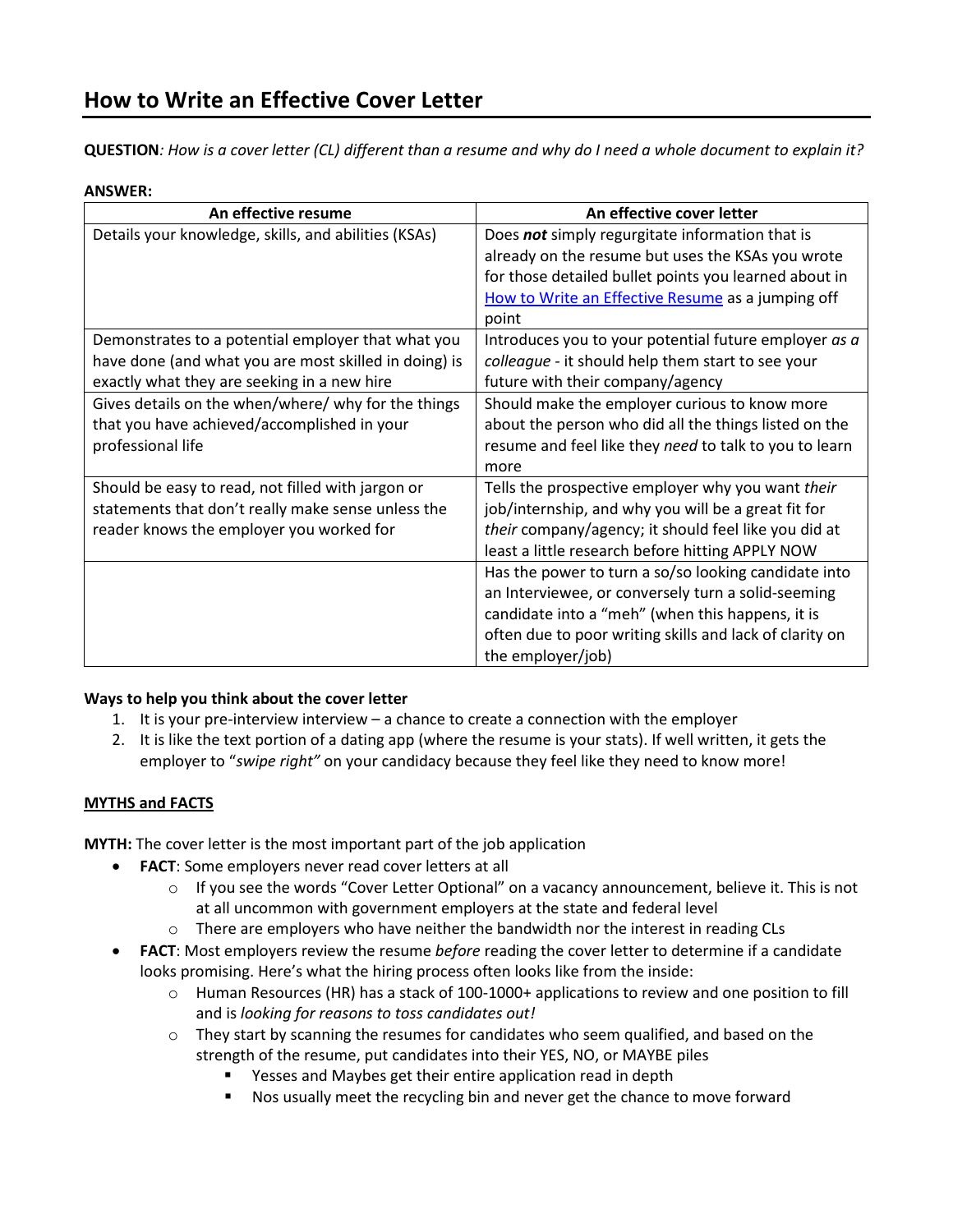**MYTH**: You can use the same basic cover letter to apply for multiple opportunities

- **FACT**: You do so at your own peril
	- $\circ$  The cover letter may be your only chance to create a connection with an employer, and there is no way that the same cover letter you wrote to the Pew Charitable Trust will also speak to the Gates Foundation *even if the position title is the same*
	- o Employers can smell a stock CL a mile away

**Who should it be addressed to?** If the name of the contact person is not given in the job listing (or if you are sending an "unsolicited" letter of inquiry), here are strategies for finding a name of an appropriate individual:

- Call company/agency HR department directly and ask for a contact person for the position
- Check Handshake for contact information for companies who recruit at UW Madison
- If you cannot find any name to whom to address the cover letter, use "Dear Hiring Manager."

**Tips for electronic delivery:** Send your resume and cover letter as PDF attachments to preserve formatting *unless otherwise instructed*. If completing an online application which asks you to upload your resume, you can save the cover letter and resume as a single document and upload them as one attachment. If sending an email, you may include the cover letter in the body of the email as well as an attachment, or consider sending a shorter, introductory email referring to the attached resume and cover letter. *"Attached please find my resume and cover letter…."*

# **Addressing "Difficult" Issues**

Difficult issues can be anything from the need for a certain start or end date, to a disability requiring accommodations, to why an employer should hire a candidate who needs to move from central Wisconsin to Washington DC. Basically, difficult issues are anything that make you worried that the employer might exclude you from the candidate pool before you even get a chance to present yourself in person if not addressed in some way at this stage of the hiring process.

- *To address or not to address?* Obviously, you'd much rather explain these things in person during an interview, but if you are worried you may never get an interview unless you explain them first, check with the La Follette career coordinator
- *Be succinct* If you do address something, don't spend more than 1-2 sentences on it. You are merely trying to be proactive, not giving the employer your life story
- *Where should difficult things be mentioned?* Difficult items should only be brought-up in the final paragraph of the cover letter
- *Salary Requirements -* Applicants are sometimes asked to include salary requirements. If you must address this in the cover letter, the final paragraph is the place to do it. Here are a few key tips to keep in mind if asked about this:
	- o Try to never give a specific dollar amount, but instead list a range if possible (e.g \$55,000- \$85,000)
	- $\circ$  Let your prospective employer know that salary isn't the only criteria by which you judge a job offer (benefits!)
	- o Research salary information for comparable positions o[n www.salary.com](http://www.salary.com/) or [www.glassdoor.com](http://www.glassdoor.com/) in advance so that you will know what is reasonable to ask for in the market where you are job hunting

More on the next page